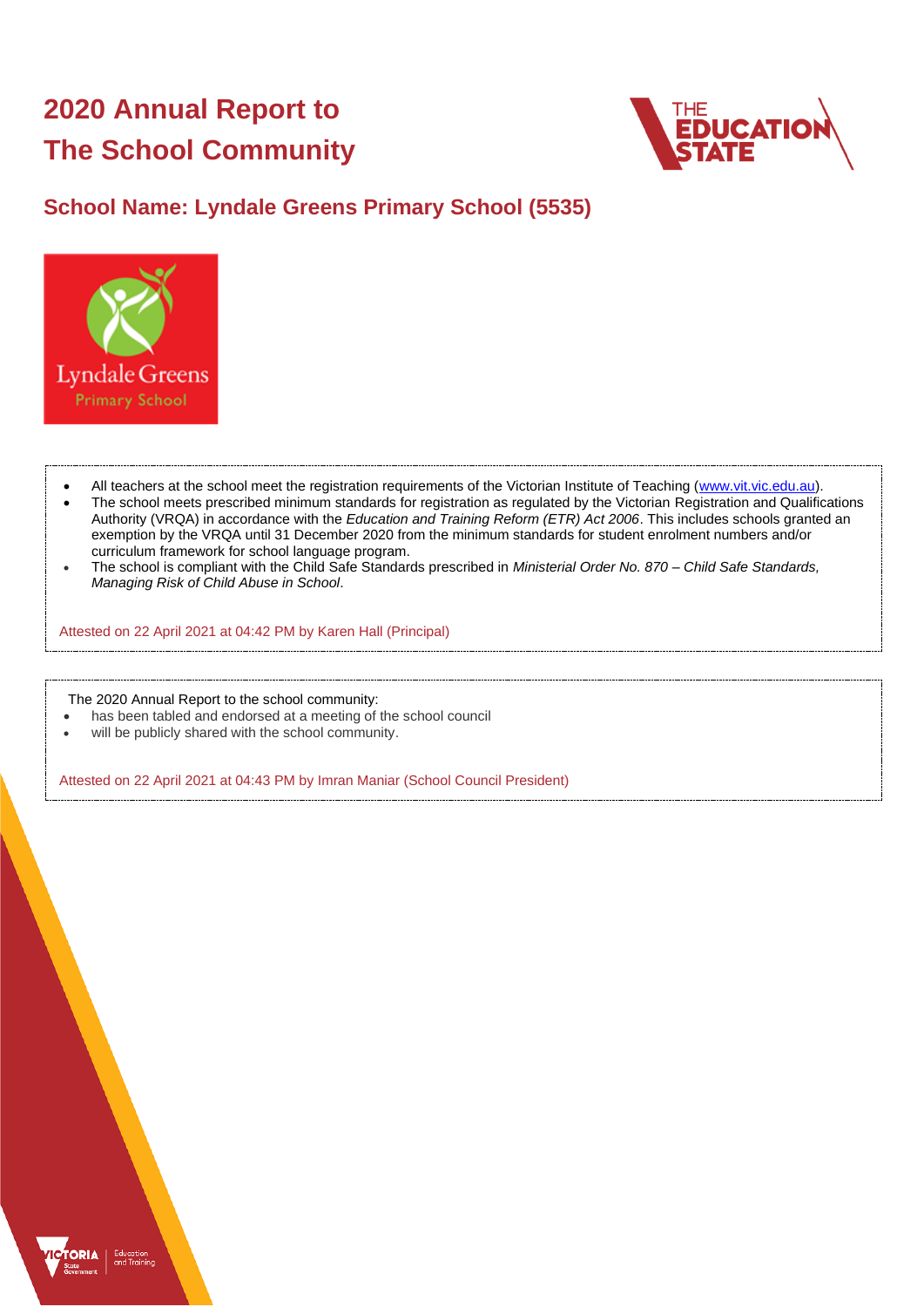

# How to read the Annual Report

### What has changed for the 2020 Annual Report?

#### **Improved appearance**

The appearance of the Performance Summary has been updated to more clearly represent information and to assist interpretation and comparison of individual school's data with state averages and similar school groups.

#### **School performance data**

The Victorian community's experience of COVID-19, including remote and flexible learning, had a significant impact on normal school operations. This impacted the conduct of assessments and surveys. Readers should be aware of this when interpreting the Performance Summary.

For example, in 2020 school-based surveys ran under changed circumstances, and NAPLAN was not conducted. Absence and attendance data may have been influenced by local processes and procedures adopted in response to remote and flexible learning.

Schools should keep this in mind when using this data for planning and evaluation purposes. Those schools who participated in the Student Attitudes to School survey in 2020 should also refer to the advice provided regarding the consistency of their data.

## What does the *'About Our School'* section refer to?

The About Our School section provides a brief background on the school, an outline of the school's performance over the year and future directions.

The 'School Context' describes the school's vision, values and purpose. Details include the school's geographic location, size and structure, social characteristics, enrolment characteristics and special programs.

The 'Framework for Improving Student Outcomes (FISO)' section includes the improvement initiatives the school has selected and the progress they have made towards achieving them.

## What does the *'Performance Summary'* section of this report refer to?

The Performance Summary includes the following:

#### **School Profile**

- student enrolment information
- the school's 'Student Family Occupation and Education' category
- a summary of parent responses in the Parent Opinion Survey, shown against the statewide average for Primary schools
- school staff responses in the area of School Climate in the School Staff Survey, shown against the statewide average for Primary schools

#### **Achievement**

- English and Mathematics for Teacher Judgements against the curriculum
- English and Mathematics for National Literacy and Numeracy tests (NAPLAN). *Note: NAPLAN tests were not conducted in 2020*

#### **Engagement**

Student attendance at school

#### **Wellbeing**

Student responses to two areas in the Student Attitudes to School Survey:

- Sense of Connectedness
- Management of Bullying

Results are displayed for the latest year and the average of the last four years (where available).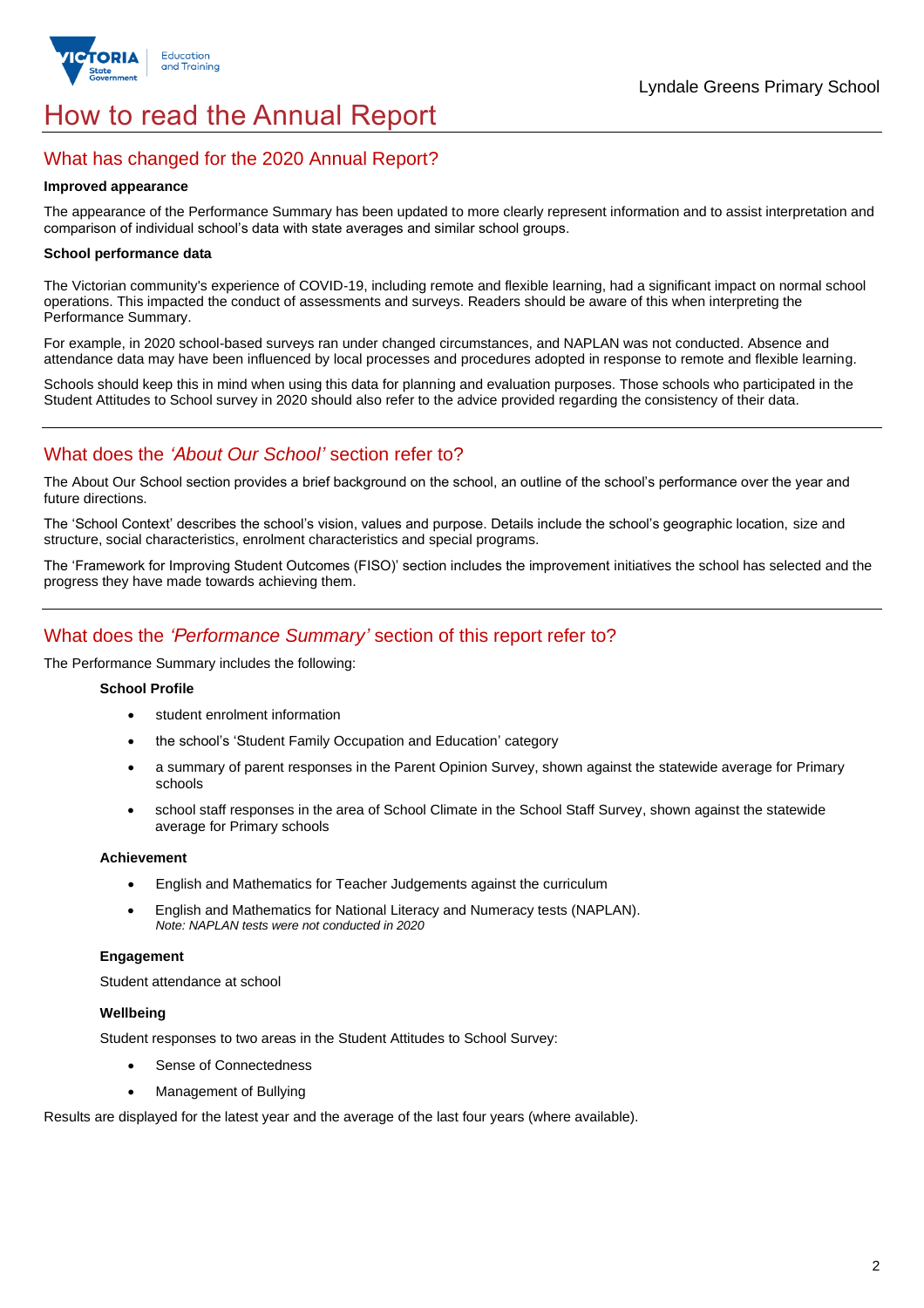

# How to read the Annual Report (continued)

#### What do *'Similar Schools'* refer to?

Similar Schools are a group of Victorian government schools with similar characteristics to the school.

This grouping of schools has been created by comparing each school's socio-economic background of students, the number of non-English speaking students and the school's size and location.

### What does *'NDP'* or '*NDA*' mean?

'NDP' refers to no data being published for privacy reasons or where there are insufficient underlying data. For example, very low numbers of participants or characteristics that may lead to identification will result in an 'NDP' label. For the 2020 Student Attitudes to School survey, specifically, the similar school group averages are replaced by 'NDP' where less than 50% of schools in a given similar school group did not participate in the 2020 survey.

'NDA' refers to no data being available. Some schools have no data for particular measures due to low enrolments. There may be no students enrolled in some year levels, so school comparisons are not possible.

Note that new schools only have the latest year of data and no comparative data from previous years. The Department also recognises unique circumstances in Specialist, Select Entry, English Language, Community Schools and schools that changed school type recently, where school-to-school comparisons are not appropriate.

## What is the *'Victorian Curriculum'*?

The Victorian Curriculum F–10 sets out what every student should learn during his or her first eleven years of schooling. The curriculum is the common set of knowledge and skills required by students for life-long learning, social development and active and informed citizenship.

The Victorian Curriculum is assessed through teacher judgements of student achievement based on classroom learning.

The curriculum has been developed to ensure that school subjects and their achievement standards enable continuous learning for all students, including students with disabilities.

The 'Towards Foundation Level Victorian Curriculum' is integrated directly into the curriculum and is referred to as 'Levels A to D'.

'Levels A to D' may be used for students with a disability or students who may have additional learning needs. These levels are not associated with any set age or year level that links chronological age to cognitive progress (i.e. there is no age expected standard of achievement for 'Levels A to D').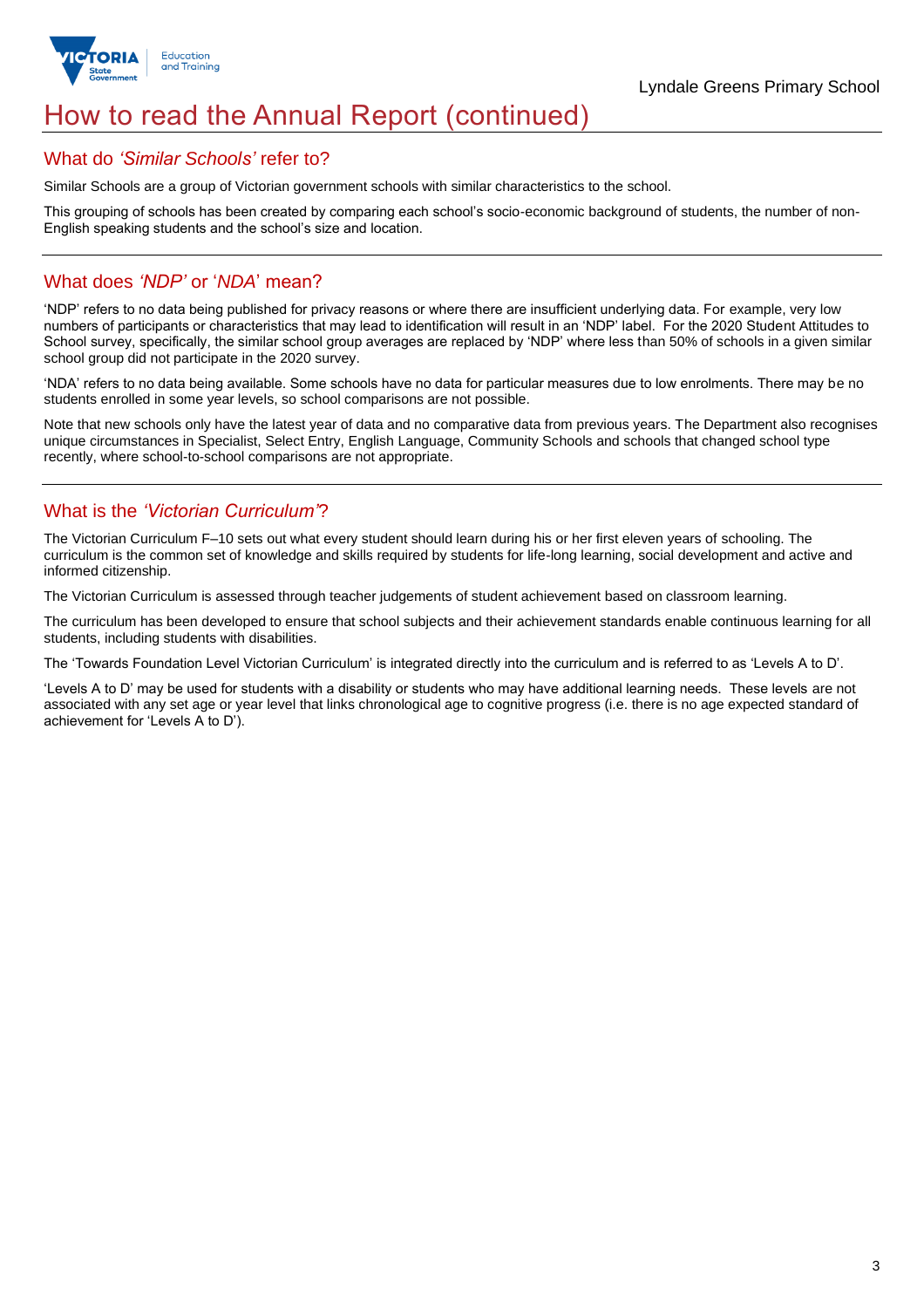

# **About Our School**

#### **School context**

Lyndale Greens Primary School is situated within the City of Greater Dandenong and services a community representing a diversity of socio economic and multicultural backgrounds. The school's confirmed enrolment in 2020 was 585 students with an SFO (Student Family Occupation) in the High Band and a high proportion of students in the low socio-economic range, 71 percent of students have English as an additional language and 2 percent being Aboriginal or Torres Strait Islander. Our workforce in 2020 comprises the Principal and 2 Assistant Principals, 4 Leading Teachers, 3 Learning Specialists, 46 teachers and 20 ES staff.

The explicit teaching of literacy and numeracy underpins all learning experiences and remains a focus for our school and this is reflected in our school's decision making processes. At Lyndale Greens Primary School we continue building practice excellence across all areas of the school and have a focus on engaging students in high quality teaching and learning. Developing consistency of practice in planning and assessment and the acknowledgement of collective responsibility for improving outcomes for all students is a key element. Providing a curriculum program that responds to changing times was a priority in 2020 and all of the actions taken at Lyndale Greens Primary School has been driven by a commitment to provide our students with the best education possible. We challenge children intellectually by providing a wide range of educational experiences and opportunities to extend their academic, creative, social, emotional and physical development.

Our school's vision is to empower students to reach their personal best and enable them to contribute to society as happy, healthy young adults. We have a firm belief, and commitment, to providing our staff with the highest levels of professional development to ensure they are at the forefront of best practice. Coaching and professional development programs for teachers and education support staff continues to be a high priority in the provision of the very best learning opportunities for our students.

We maintain an excellent learning environment with our attractive classrooms and access to a range of resources. Our outdoor spaces have beautiful trees, gardens and lawns and many different areas for activities including a synthetic running track, oval and basketball courts and a variety of purposefully designed play equipment catering for Foundation (Prep) to Year 6. Our aim is to provide an inspiring place to connect with others and make the most of the learning opportunities that are offered.

#### **Framework for Improving Student Outcomes (FISO)**

Building practice excellence and Curriculum Planning and Assessment

The year 2020 has been an incredibly complex and unusual time for Victorian school communities with much of the year being spent delivering remote and flexible learning to our students. Throughout the year, including during the lockdown 'Learning from Home' period staff at Lyndale Greens PS continued the commitment to our FISO (Framework for Improving Student Outcomes) school improvement priority of Building Practice Excellence and Curriculum Planning and Assessment to provide an appropriate, rich curriculum and support for families to maximise learning growth and achievement for all students in this different context.

Staff continued to collaborate, adapt and share effective practices, for working both in the online environment and on the return to school. Planning and preparation continued to be done collaboratively, providing consistency across the school. The understanding of the importance of using the HITS such as Explicit Teaching, Questioning and use of Worked Examples continued to be embedded into teacher practice. Schools' Covid Safe plans meant much more preparation and planning needed to be done in all aspects of school life. All participants in the community had new situations, procedures and understandings and worked together to provide the best educational opportunities for our students.

An exceptional amount of preparation was done prior to the students returning to school in Term 4. The Principal saw the need for an intensive, targeted program providing explicit teaching and support, in small groups where possible. An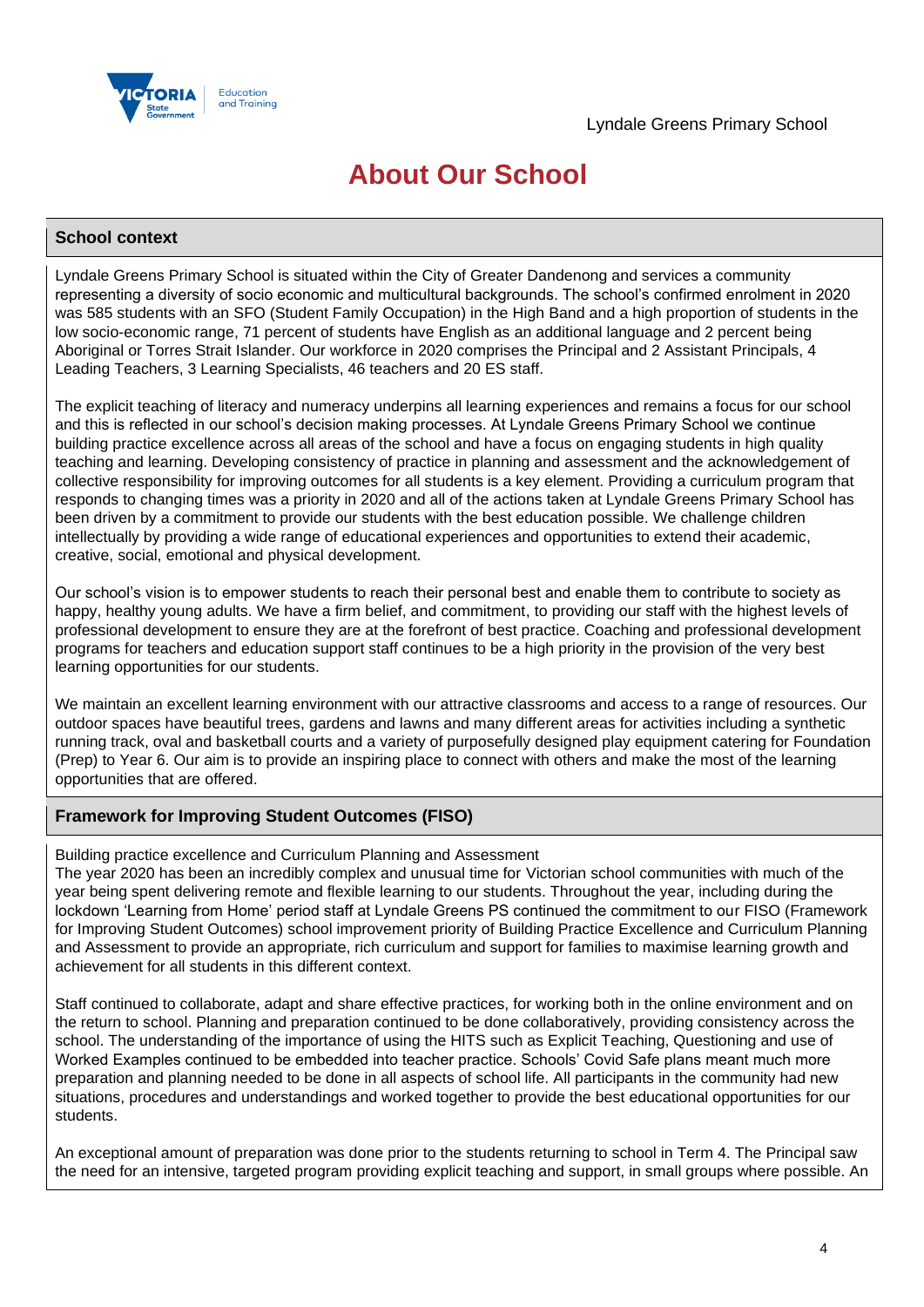

extensive support program was planned, including use of CRTs and additional professional development was provided to ES staff, so that they would also bring increased knowledge and understanding of the curriculum and effective strategies, to assist with the work of teachers. A high priority was placed on identifying the needs of students once they were back at school and on the provision of an intensive, focussed teaching program to support student learning. The skills teachers developed with using a wide range of digital technologies continued to be a part of their practice and used to enhance teaching and communication back at school.

In 2020 Lyndale Greens Primary School made significant progress with our Key Improvement Strategies goals, even though there was considerable time spent in remote and flexible learning. We continued to work on enhancing consistency through collaborative, high quality teacher practice and to build the capacity of staff to actively engage with students about their learning, to increase students' awareness of their progress and the learning behaviours required to be successful. In both the online and onsite environments we continued to target strengthening knowledge and skills in teaching and learning, including having a focus on relevant quality assessment practice across a range of domains.

#### Building leadership teams

The School Improvement Team were involved in Virtual Learning Walks (Webex sessions) regularly during 'Learning from Home', held meetings with Teams to discuss engagement of students, curriculum and consistency to continue building collaborative, high quality practice. Evidence based instruction was carried through in the remote learning setting. Our collaborative practice and consistency with strategies and programs has always remained at the forefront to achieve the best opportunities for our students. There has been an exponential growth in skills with using Digital Technology for staff and students, which will be utilised back onsite to enhance communication, collaborative practices and learning opportunities for students.

The planning and preparation that was put in place, prior to the return to onsite learning, meant the teachers were well prepared and supported for the return to onsite in Term 4, and were committed to maximising student learning time and supporting students to build their skills and understandings, in the compacted Term 4 timeframe. Staff continued to utilise their new digital skills and platforms for collaboration and have employed efficient ways to use these. Collaborative practices continue to be an integral component of our planning, preparation, assessment and classroom practice to provide a differentiated curriculum program.

Our future work will include an even greater focus on Literacy & Numeracy and explicit teaching, promoting consistency of programs across the school. Members of the SIT team will continue to participate in regular and ongoing Learning Walks to monitor consistency and quality in the delivery of explicit instruction of Reading strategies. Professional Development will be provided to develop teacher knowledge of the VTLM (Victorian Teaching and Learning Model) and with differentiation practices to support and extend students in Literacy & Numeracy. We will maintain an intensive focus on writing to support students to rebuild their skills.

#### **Achievement**

In 2020, schools moved to 'Learning from Home' due to the Coronavirus Pandemic lockdown and many changes took place. Staff at Lyndale Greens PS continued to provide an appropriate, rich curriculum and extensive support for families aiming to continue to maximise the learning growth and achievement for all students in this remote and flexible environment. Teachers developed their capacity to support students to work independently, to build their problem solving skills and to engage with learning.

At Lyndale Greens Primary School we had 19 students on the Program for Students with Disabilities (PSD.) 31% of those students are currently on the ABLES report. 2 students or 10% are working at or above the expected level in reading, writing and mathematics. 84% of students made progress with their goals in their Individual Learning Plans from Term 1 to Term 4.

Professional learning Teams (PLTs) and Specialist/EAL teachers collaborated to provide consistency with the delivery of lessons in the remote and flexible learning platforms (SeeSaw and OneNote). Regular meetings with staff, using Teams and Webex, were also valuable in supporting the delivery of high quality teaching and collaborative practices in the Learning from Home environment and identifying students' needs and differentiating the curriculum continued to be a priority. In Literacy & Numeracy we had an even greater focus on explicit teaching and promoting consistency of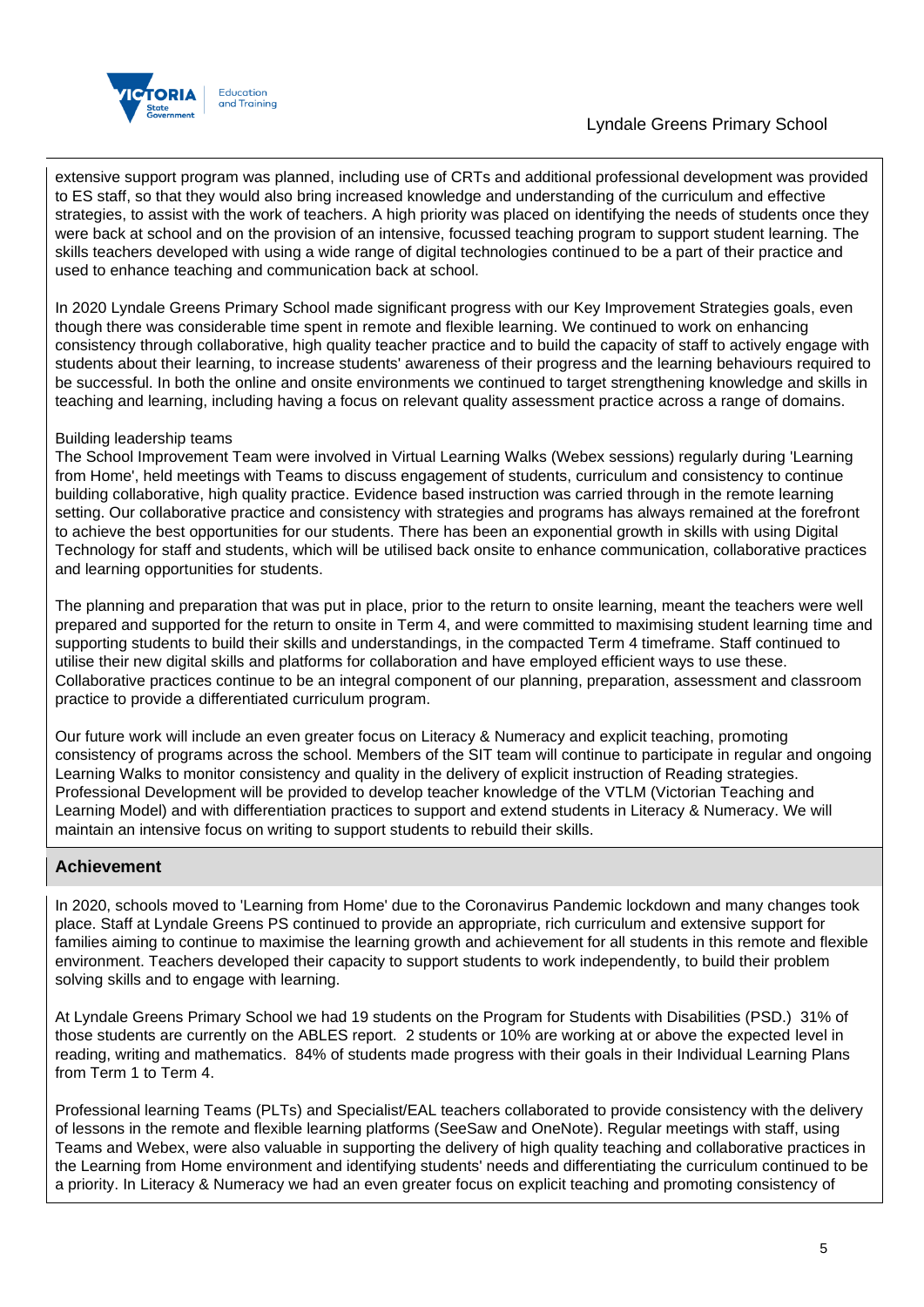

programs across the school. Members of the SIT team participated in regular and ongoing Learning Walks in the online and onsite setting to monitor consistency and quality in the delivery of explicit instruction.

Naplan was not conducted in 2020 and with Teacher Judgements - the percentage of students at or above age expected standards for English was 75.3% and for Mathematics it was at 74.6%.

Teams continued to work together to build a consistent approach to using and analysing data to inform their teaching. This was particularly important with the return of students to onsite learning in Term 4 and with the need to efficiently assess students' understandings and skills to provide appropriate programs and specific, intensive support to address their needs. Teachers have also developed a broader understanding of the many different forms of data that contribute to understanding the point of need (ZPD) for students.

Use was made of online assessments throughout the 'Learning from Home' period and were continued to be used, as appropriate, in the onsite learning setting. Assessment practices such as guided reading sessions via WEBEX and use of Microsoft Forms were used to gain an understanding of student progress. Staff developed skills with new platforms such as Microsoft Stream and Microsoft Forms to support learning. Online applications such as Essential Assessment and Reading Platforms were utilised to provide efficient ways to collect data. PAT Reading Assessment results from November 2019 were used to inform planning of Reading for Term 1, 2020. Summative and formative assessment continued to be collected to inform teaching and to help develop student goals.

Our work in 2021 will focus on developing consistency in teachers' assessment practices. SIT members will regularly visit classrooms and PLT team meetings and we will continue to provide PD/coaching for teachers to consistently target Reading and the explicit teaching of comprehension strategies. We will continue to build on our collaborative practices and consistency. We will lead and model data analysis in meetings and planning sessions to continue improving data literacy knowledge and skills to identify student needs and to inform our targeted teaching practice. We will continue to focus on building staff capacity to support student learning with high expectations for all stakeholders. The implementation of the DET Tutor Learning Initiative will also be an important part of our work in 2021.

#### **Engagement**

Lyndale Greens PS maintains a focus on the importance of attendance at school and in 2020 we had significantly fewer absences than Similar Schools and the State.

| Attendance was above 90% for all class levels. |  |                                                |  |  |  |  |
|------------------------------------------------|--|------------------------------------------------|--|--|--|--|
|                                                |  | Prep Year 1 Year 2 Year 3 Year 4 Year 5 Year 6 |  |  |  |  |
|                                                |  | 94% 93% 93% 96% 95% 96% 96%                    |  |  |  |  |

The Wellbeing Leader and teachers tracked student attendance data and we regularly communicated to the community the importance of attendance and being on time in a range of ways such as in our newsletter, on the school website and via information sessions.

Class Teachers and the Assistant Principal monitored student attendance closely throughout the year and support for students and families during the Coronavirus Lockdown was an important part of our work in 2020 during this more complex time.

On the return to onsite learning we observed a real 'zest' for learning and student engagement with children being happy and eager to re-connect with their peers and achieve success.

As 2020 was a very different year, due to the extended lockdown period, a range of procedures were put in place to support students and their families. Re-engaging and reconnecting students to school in Term 4 was initially our main focus to assist students with the transition back to the onsite setting, along with the provision of extensive support to help them with the DET priorities of 'Health & Wellbeing and Catch-up & Extension'.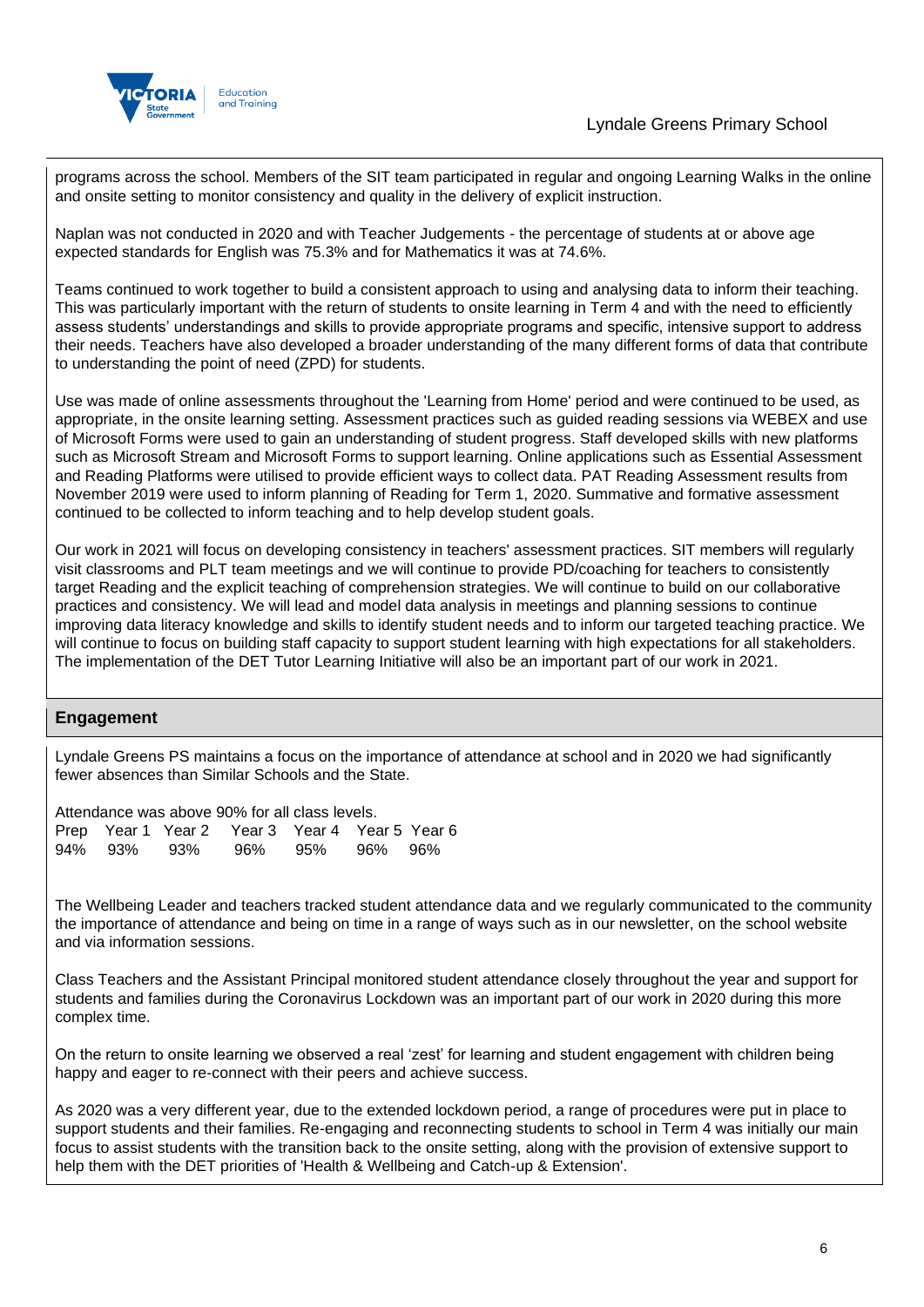

#### **Wellbeing**

Wellbeing is a high priority and Lyndale Greens PS continued the commitment to supporting students to be resilient and positive members of our community and to develop skills that will assist them to be successful adults. Our school values 'REACH' reflect this - Resilience, Excellence, Acceptance, Co-operation, Happy and Healthy. Our curriculum supports students to engage in a wide range of opportunities and to be actively engaged in learning activities. Teachers felt even more connected to our families through their regular checking in, during the Learning from Home period, and were very 'tuned in' to the needs of their students in this unusual year.

In 2020 we planned to build staff capacity to activate student voice, agency and leadership in classrooms and across the school and to build staff capacity to implement and assess an engaging inquiry learning program. Due to the extended period of lockdown and remote & flexible learning we were not able to deliver the key understandings of the Student Voice and Agency PD to the staff and complete a whole school action plan. However, some strategies were able to be utilised to provide opportunities for students to have input into their learning, including use of a Webex Help Desk and a 'question and answer' provision in response to student requests for this type of assistance with their learning and understanding. Student Voice and Agency was evident with students requesting 'Help Desk' sessions (Year 4s and 5s) and the 'Year 6 Collective' timetabled into the onsite learning program. Students were also seeking more sessions on Webex and feedback from students and parents demonstrated that students enjoyed the programs we delivered, i.e. 'Auslan Videos'.

During remote learning staff made regular weekly contact with families to check how home learning was going, attendance and also provided support as required. This increased the connection between families and the school and there was an increased sense of connectedness. A great deal of organisation went into the provision of devices and learning packs so all students could continue to access and learn remotely. Staff regularly communicated with students and families about procedures and expectations throughout the year and also with information about returning to school. Staff reported that students have generally settled well back at school after a long period of working remotely, with ongoing monitoring, and acknowledgement that this transition was also an emotional and complex time for students, staff and families. Support with all transitions was a high priority, and will continue to be, as we assist students through these. The intensive Support Program in place in Term 4 was an excellent strategy for helping students and staff with the transition back to onsite learning. The focus on small groups, individual support and a focus of honing in on what is most important with learning and wellbeing has been extremely valuable with supporting these transitions.

Our future work includes developing a whole school action plan for Student Voice & Agency and a focus on developing the connectedness of students. We will plan to increase the opportunities for student leadership, using the DET Amplify document to support greater voice and agency for our students across the school.

#### **Financial performance and position**

At the end of 2019, School Council had successfully managed school funds to meet the learning needs of students. The school continued to allocate resources to support student learning through Learning Intervention and Support Programs, Technical and CRT support and Student Well-being, through additional ES and teaching staff.

A surplus was recorded in the SRP due to sound management of the budget over the past years.

Lyndale Greens Primary School will finance its Strategic Plan goals and targets by continued responsible management of its resources.

The majority of the staff are employed in an ongoing basis and the school continues to allocate funding to develop and enhance their professional capacity through the employment of additional coaching staff and consultants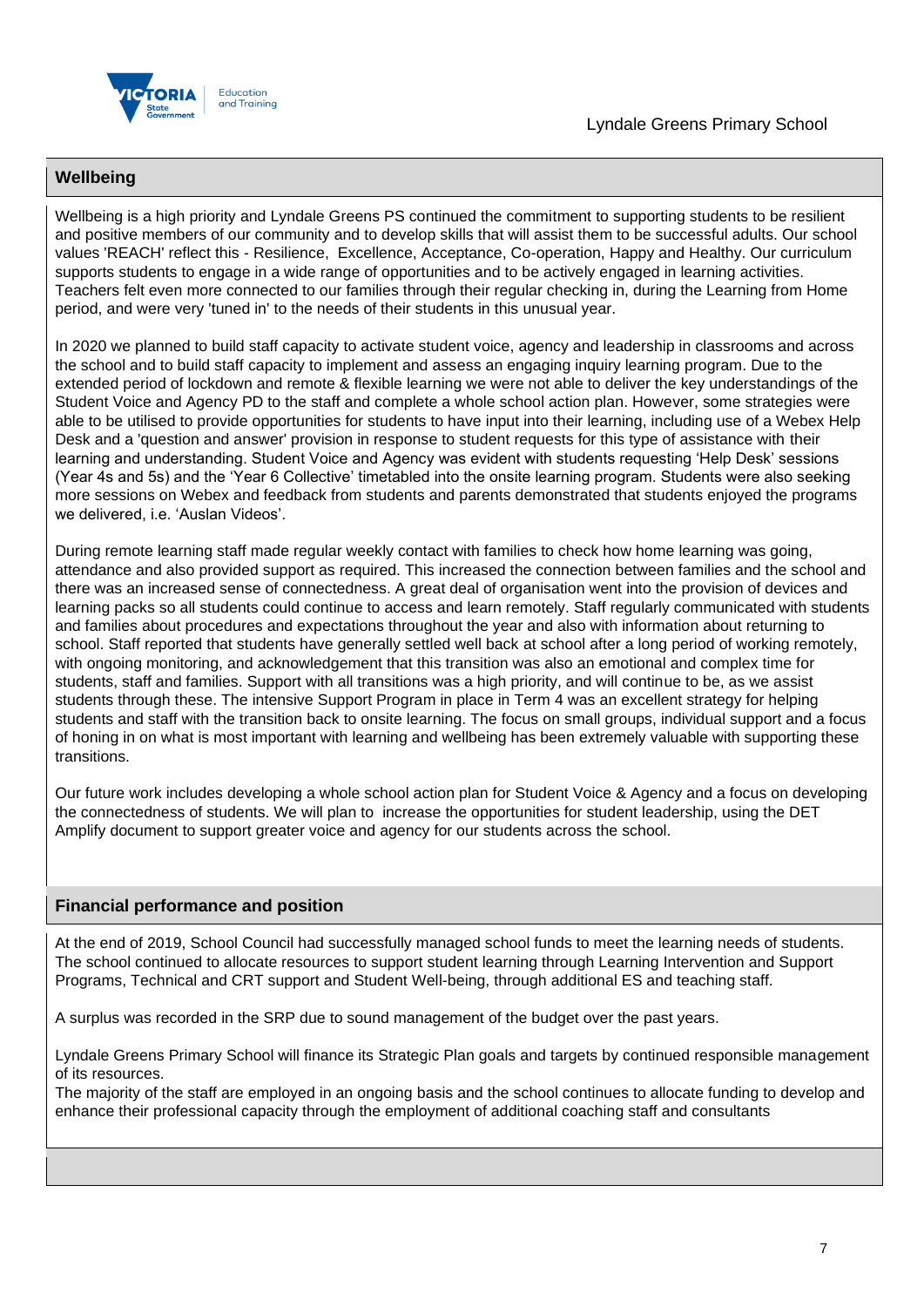

Lyndale Greens Primary School

**For more detailed information regarding our school please visit our website at [http://www.lyndalegreensps.vic.edu.au](http://www.lyndalegreensps.vic.edu.au/)**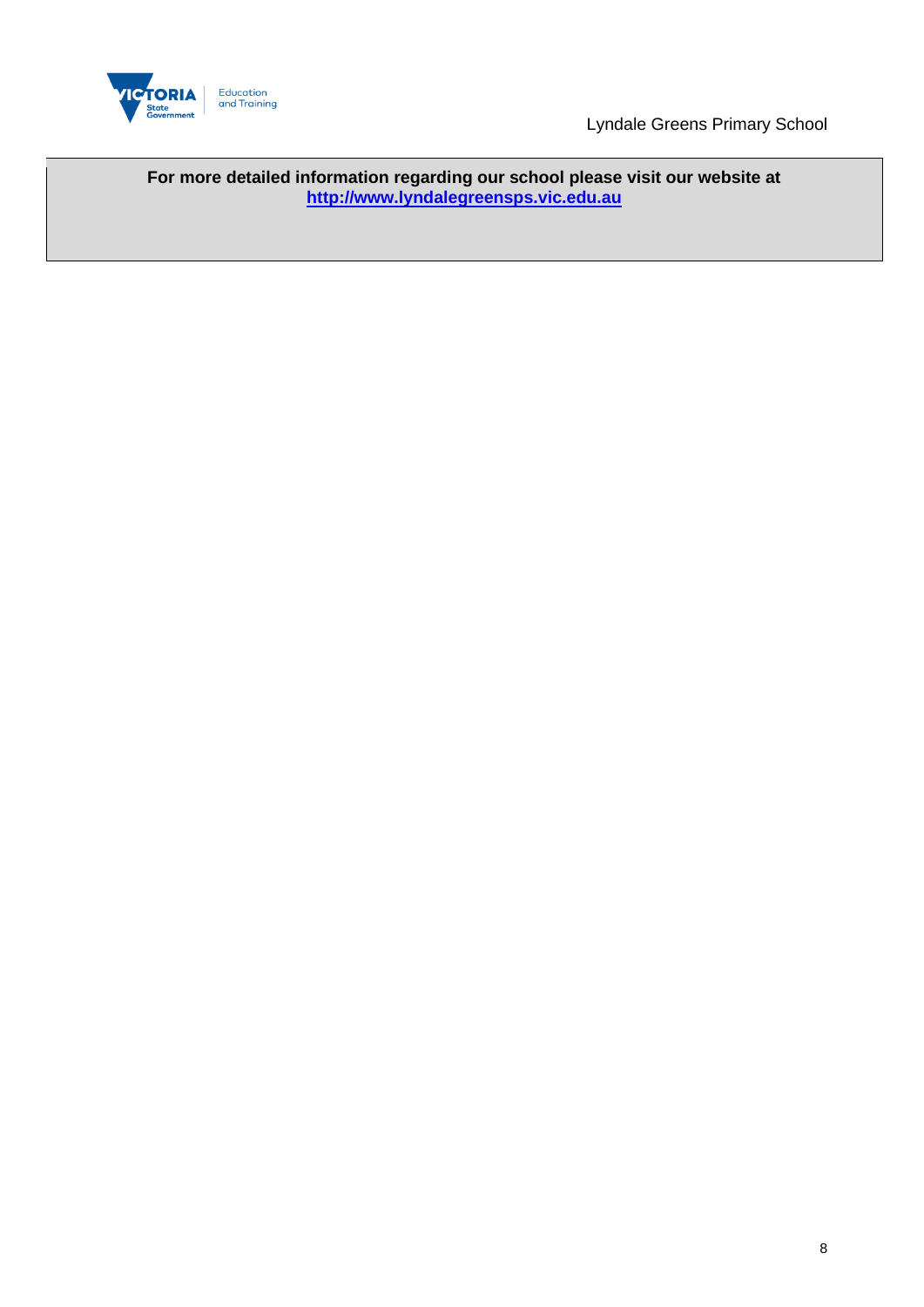

# **Performance Summary**

The Performance Summary for government schools provides an overview of how this school is contributing to the objectives of the Education State and how it compares to other Victorian Government schools.

All schools work in partnership with their school community to improve outcomes for children and young people. Sharing this information with parents and the wider school community helps to support community engagement in student learning, a key priority of the Framework for Improving Student Outcomes.

Refer to the 'How to read the Annual Report' section for help on how to interpret this report.

# SCHOOL PROFILE

#### **Enrolment Profile**

A total of 585 students were enrolled at this school in 2020, 296 female and 289 male.

71 percent of students had English as an additional language and 2 percent were Aboriginal or Torres Strait Islander.

#### **Overall Socio-Economic Profile**

The overall school's socio-economic profile is based on the school's Student Family Occupation and Education index (SFOE) which takes into account parents' occupations and education.

Possible socio-economic band values are: Low, Low-Medium, Medium and High.

This school's socio-economic band value is: High

#### **Parent Satisfaction Summary**

The percent endorsement by parents on their school satisfaction level, as reported in the annual Parent Opinion Survey.

Percent endorsement indicates the percent of positive responses (agree or strongly agree) from parents who responded to the survey.



#### **School Staff Survey**

The percent endorsement by staff on School Climate, as reported in the annual School Staff Survey.

Percent endorsement indicates the percent of positive responses (agree or strongly agree) from staff who responded to the survey. Data is suppressed for schools with three or less respondents to the survey for confidentiality reasons.



Percent endorsement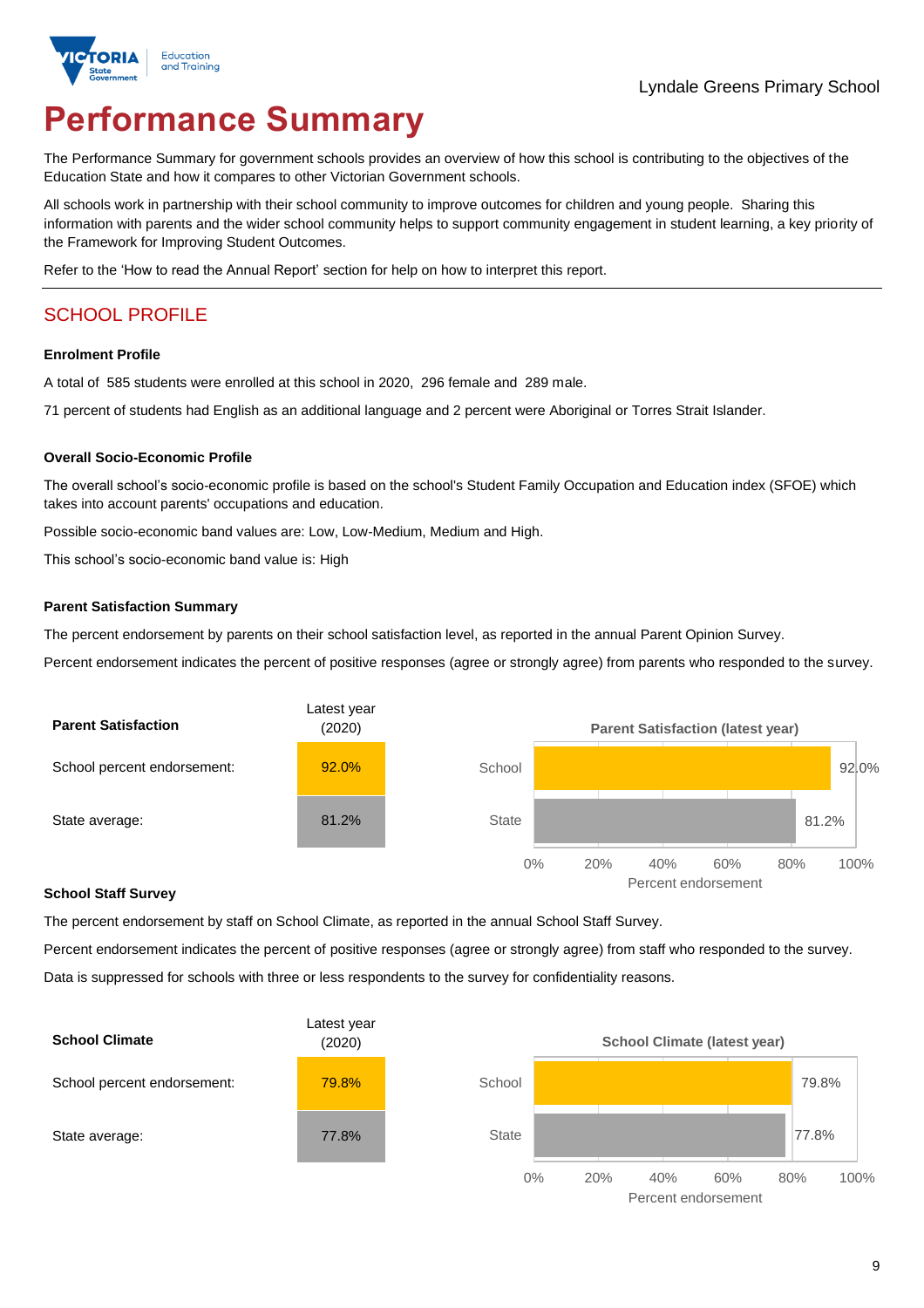

# ACHIEVEMENT

*Key: 'Similar Schools' are a group of Victorian government schools that are like this school, taking into account the school's socioeconomic background of students, the number of non-English speaking students and the size and location of the school.*

#### **Teacher Judgement of student achievement**

Percentage of students working at or above age expected standards in English and Mathematics.



#### **NAPLAN**

NAPLAN tests were not conducted in 2020.

#### **NAPLAN Learning Gain**

NAPLAN learning gain is determined by comparing a student's current year result to the results of all 'similar' Victorian students (i.e. students in all sectors in the same year level who had the same score two years prior).

NAPLAN tests were not conducted in 2020.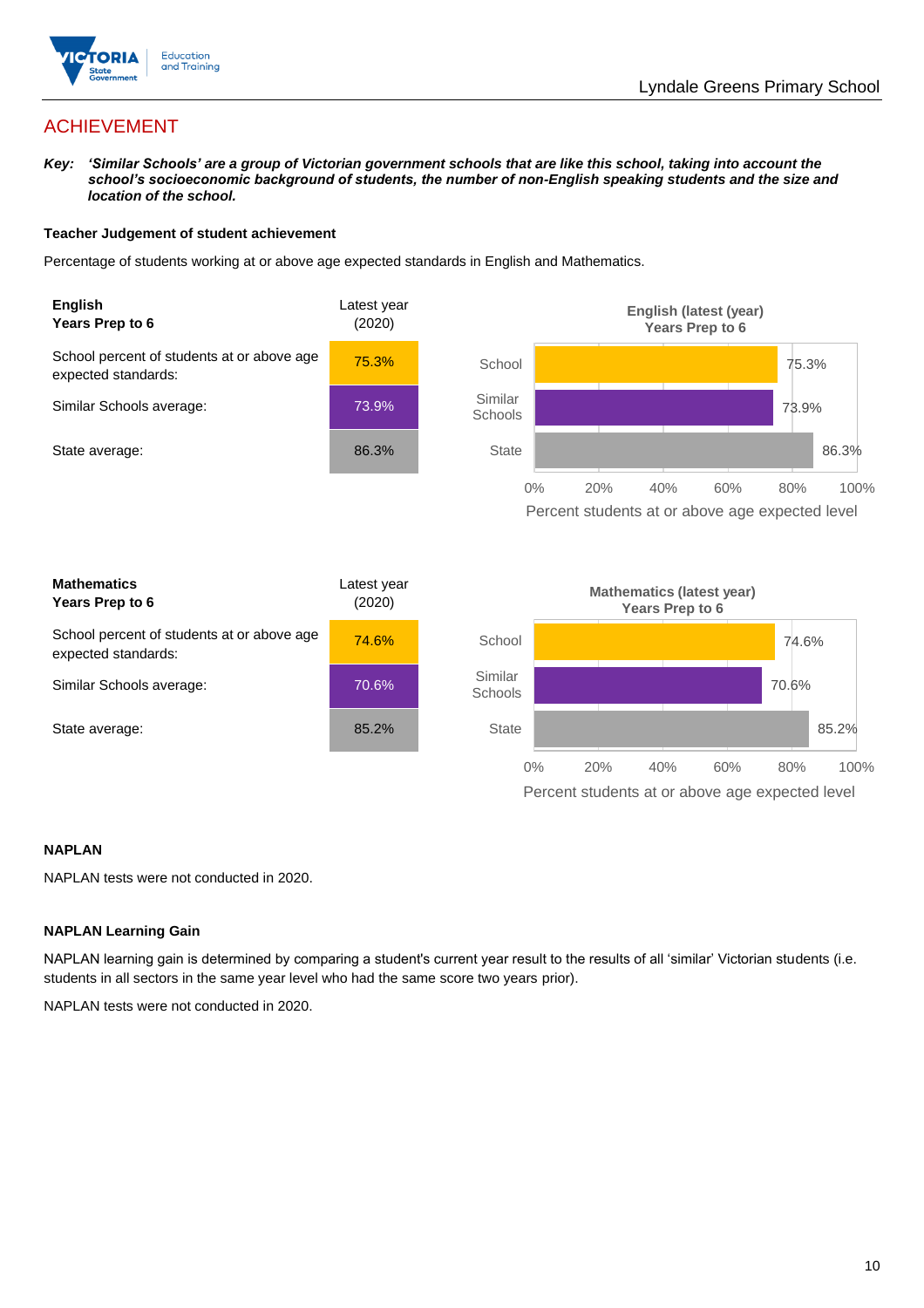

# ENGAGEMENT

*Key: 'Similar Schools' are a group of Victorian government schools that are like this school, taking into account the school's socioeconomic background of students, the number of non-English speaking students and the size and location of the school.*

#### **Average Number of Student Absence Days**

Absence from school can impact on students' learning. Common reasons for non-attendance include illness and extended family holidays. Absence and attendance data in 2020 may have been influenced by local processes and procedures adopted in response to remote and flexible learning.



#### **Attendance Rate (latest year)**

|                                             | Prep | Year 1 | Year 2 | Year 3 | Year 4 | Year 5 | Year 6 |
|---------------------------------------------|------|--------|--------|--------|--------|--------|--------|
| Attendance Rate by year level<br>$(2020)$ : | 94%  | 93%    | 93%    | 96%    | 95%    | 96%    | 96%    |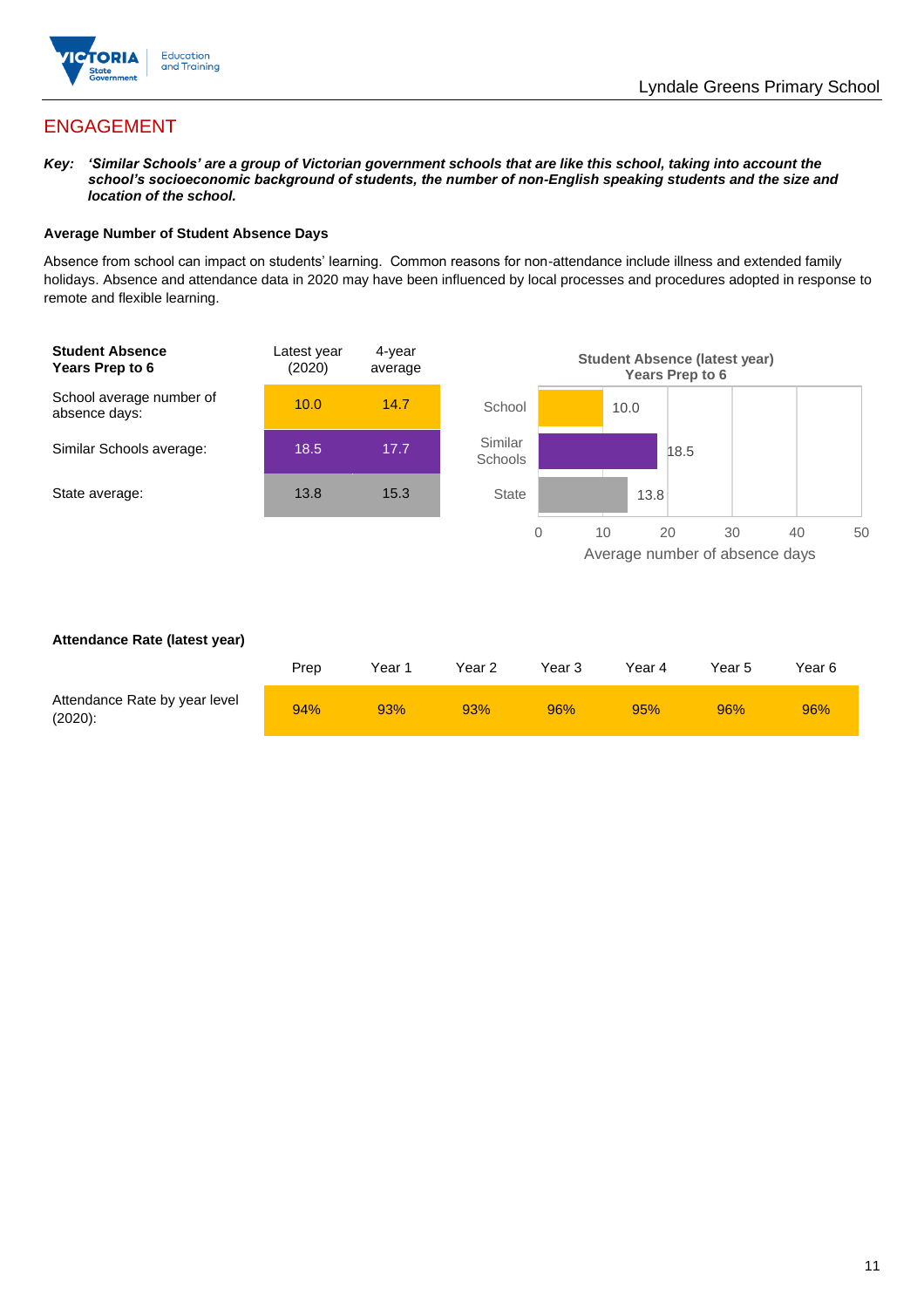

## **WELLBEING**

*Key: 'Similar Schools' are a group of Victorian government schools that are like this school, taking into account the school's socioeconomic background of students, the number of non-English speaking students and the size and location of the school.*

#### **Student Attitudes to School – Sense of Connectedness**

The percent endorsement on Sense of Connectedness factor, as reported in the Attitudes to School Survey completed annually by Victorian Government school students, indicates the percent of positive responses (agree or strongly agree).

Schools who participated in the Student Attitudes to School survey in 2020 should refer to the advice provided regarding the consistency of their data.



*methodology in 2020, data are often not comparable with previous years or within similar school groups. Care should be taken when interpreting these results.*

#### **Student Attitudes to School – Management of Bullying**

The percent endorsement on Management of Bullying factor, as reported in the Attitudes to School Survey completed annually by Victorian Government school students, indicates the percent of positive responses (agree or strongly agree).

Schools who participated in the Student Attitudes to School survey in 2020 should refer to the advice provided regarding the consistency of their data.

![](_page_11_Figure_12.jpeg)

*Due to lower participation rates and differences in collection methodology in 2020, data are often not comparable with previous years or within similar school groups. Care should be taken when interpreting these results.*

![](_page_11_Figure_14.jpeg)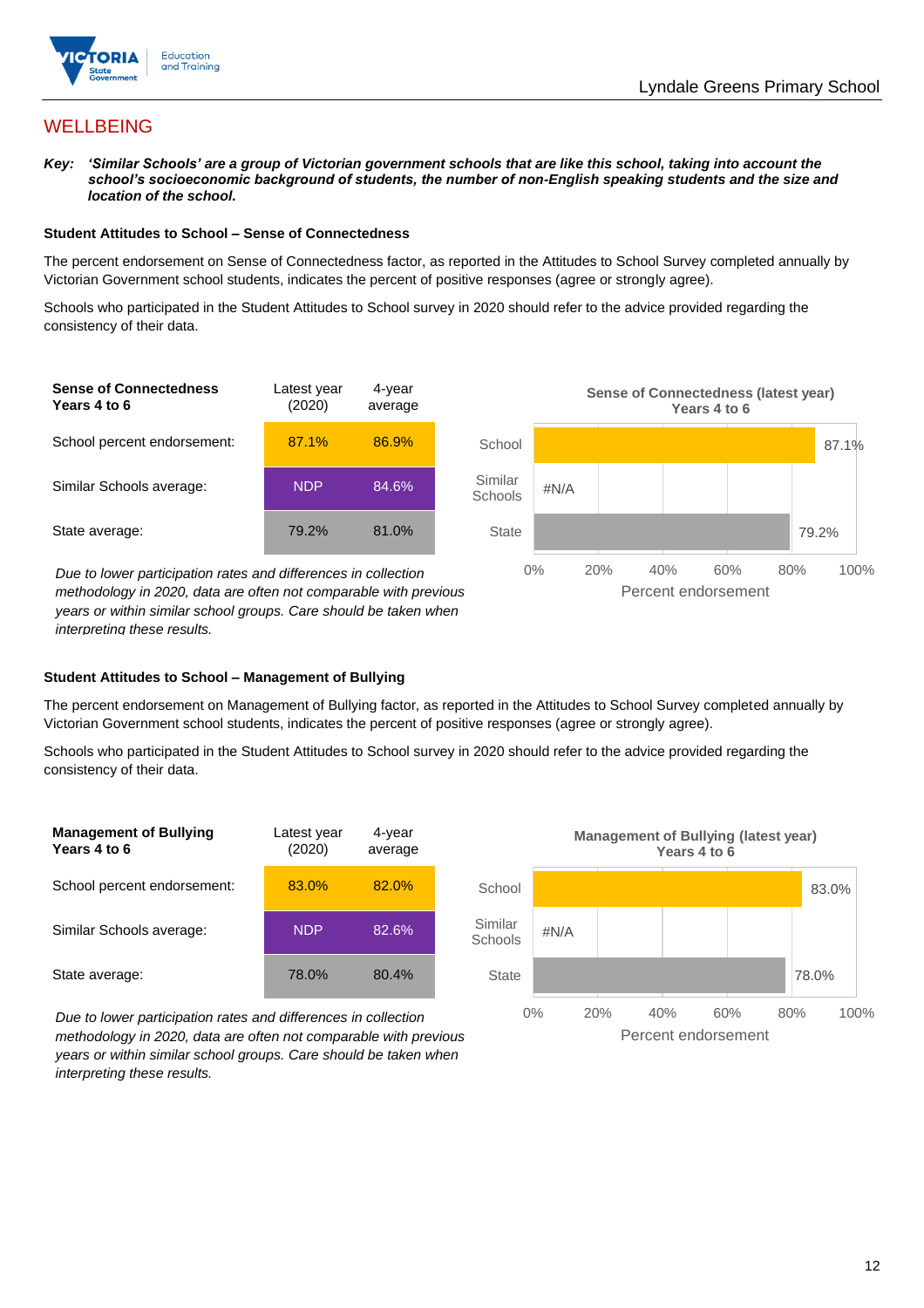![](_page_12_Picture_1.jpeg)

# **Financial Performance and Position**

FINANCIAL PERFORMANCE - OPERATING STATEMENT SUMMARY FOR THE YEAR ENDING 31 DECEMBER, 2020

| <b>Revenue</b>                  | <b>Actual</b> |
|---------------------------------|---------------|
| <b>Student Resource Package</b> | \$5,859,385   |
| Government Provided DET Grants  | \$1,104,310   |
| Government Grants Commonwealth  | \$600         |
| Government Grants State         | <b>NDA</b>    |
| <b>Revenue Other</b>            | \$59,869      |
| <b>Locally Raised Funds</b>     | \$112,134     |
| <b>Capital Grants</b>           | <b>NDA</b>    |
| <b>Total Operating Revenue</b>  | \$7,136,298   |

| Equity $1$                                          | <b>Actual</b> |
|-----------------------------------------------------|---------------|
| Equity (Social Disadvantage)                        | \$1,224,871   |
| Equity (Catch Up)                                   | <b>NDA</b>    |
| <b>Transition Funding</b>                           | <b>NDA</b>    |
| Equity (Social Disadvantage - Extraordinary Growth) | <b>NDA</b>    |
| <b>Equity Total</b>                                 | \$1,224,871   |

| <b>Expenditure</b>                    | <b>Actual</b> |
|---------------------------------------|---------------|
| Student Resource Package <sup>2</sup> | \$5,863,335   |
| Adjustments                           | <b>NDA</b>    |
| <b>Books &amp; Publications</b>       | \$1,024       |
| Camps/Excursions/Activities           | \$2,096       |
| <b>Communication Costs</b>            | \$7,903       |
| Consumables                           | \$232,533     |
| Miscellaneous Expense <sup>3</sup>    | \$6,854       |
| <b>Professional Development</b>       | \$27,256      |
| Equipment/Maintenance/Hire            | \$176,371     |
| <b>Property Services</b>              | \$80,072      |
| Salaries & Allowances <sup>4</sup>    | \$120,504     |
| <b>Support Services</b>               | \$350,222     |
| Trading & Fundraising                 | \$28,835      |
| Motor Vehicle Expenses                | <b>NDA</b>    |
| Travel & Subsistence                  | <b>NDA</b>    |
| <b>Utilities</b>                      | \$40,689      |
| <b>Total Operating Expenditure</b>    | \$6,937,694   |
| <b>Net Operating Surplus/-Deficit</b> | \$198,603     |
| <b>Asset Acquisitions</b>             | \$43,023      |

(1) The equity funding reported above is a subset of the overall revenue reported by the school.

(2) Student Resource Package Expenditure figures are as of 01 Mar 2021 and are subject to change during the reconciliation process.

(3) Miscellaneous Expenses include bank charges, administration expenses, insurance and taxation charges.

(4) Salaries and Allowances refers to school-level payroll.